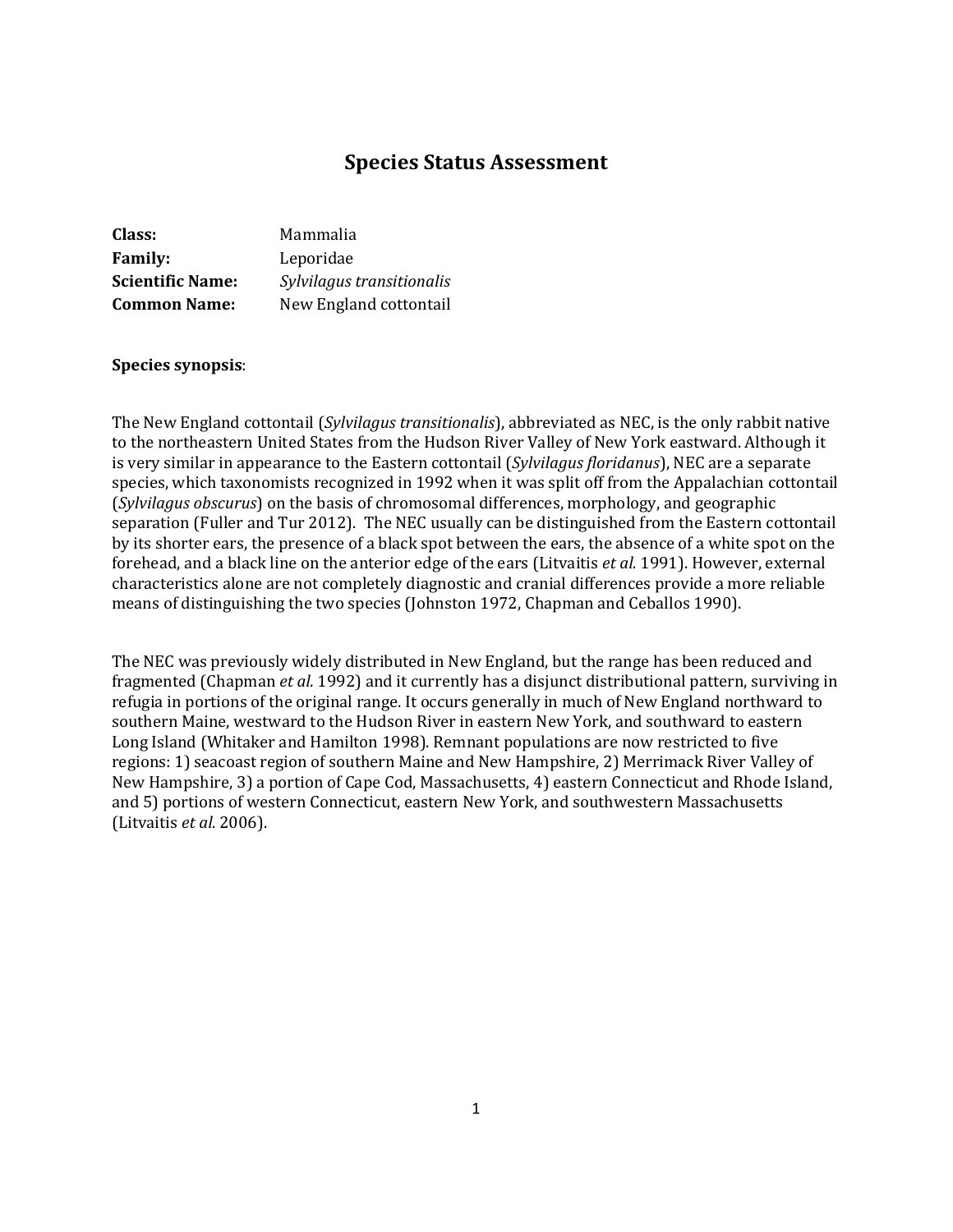### **I. Status**

# **a. Current and Legal Protected Status**

- i. Federal <u>Mot listed</u> andidate? No
- **ii. New York Special Concern: SGCN**

# **b. Natural Heritage Program Rank**

- **i. Global** \_\_\_\_\_\_G3\_\_\_\_\_\_\_\_\_\_\_\_\_\_\_\_\_\_\_\_\_\_\_\_\_\_\_\_\_\_\_\_\_\_\_\_\_\_\_\_\_\_\_\_\_\_\_\_\_\_\_\_\_
- **ii. New York** \_\_\_\_\_\_S1S2\_\_\_\_\_\_\_\_\_\_\_\_ **Tracked by NYNHP?** \_\_\_Yes\_\_\_\_

# **Other Rank:**

| IUCN Red List-(VU) Vulnerable                                     |  |
|-------------------------------------------------------------------|--|
| Species of Northeast Regional Conservation Concern (Therres 1999) |  |

In response to a petition requesting that the USFWS list NEC as federally endangered or threatened, the USFWS conducted a review of NEC status and threats and in 2006, determined that listing the NEC was warranted but that this action was precluded by higher-priority listing actions. Therefore, the NEC was designated a "candidate" for listing (71 FR 53756 Sept. 12, 2006) (Fuller and Tur 2012). A 12-month finding published in September 2015 determined that listing was not warranted, and NEC were removed from the candidate species list.

# **Status Discussion:**

The New England cottontail range has shrunk by an estimated 86% since 1960. In 2004, the NEC was listed as a priority species in every Wildlife Action Plan (WAP) for the states in which it occurs. In 2007, the Northeast Fish and Wildlife Diversity Technical Committee named NEC as the toppriority Species of Greatest Conservation Need (SGCN) for regional landscape-scale habitat conservation. The Committee then began a cooperative effort to secure funding for a sustained multi-state conservation effort, with the goal of averting the need for the USFWS to list the NEC as threatened or endangered (Fuller and Tur 2012).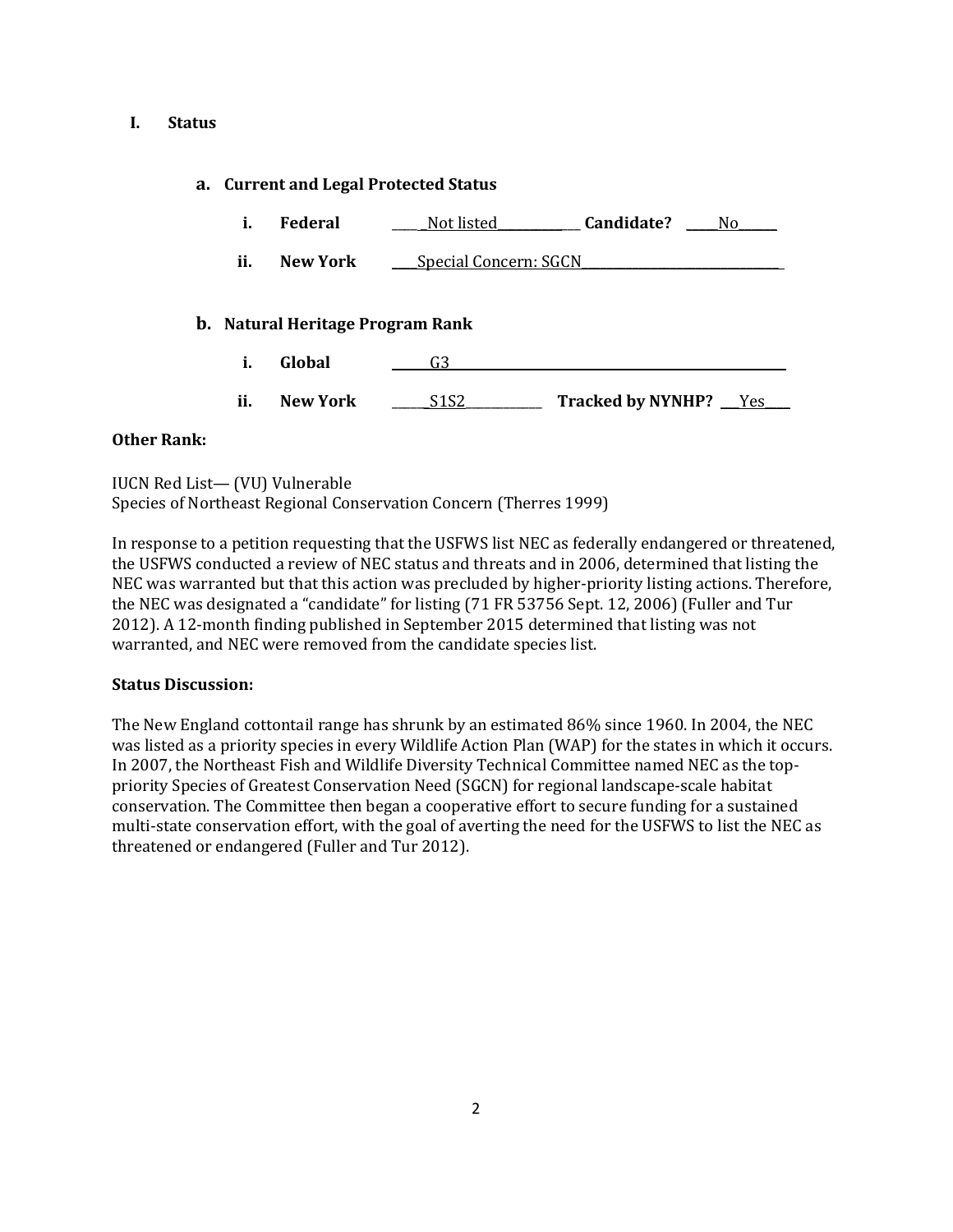# **II. Abundance and Distribution Trends**

#### **a. North America**

| Abundance<br>i.                            |              |         |
|--------------------------------------------|--------------|---------|
| $X$ declining _____increasing              | __stable     | unknown |
| ii. Distribution:                          |              |         |
| $X$ declining _____increasing              | ______stable | unknown |
| Time frame considered:<br>1960s to present |              |         |

### **b. Regional**

**i. Abundance**

| $\frac{\lambda}{\lambda}$ |  | ___increasing | _stable | unknown |
|---------------------------|--|---------------|---------|---------|
|---------------------------|--|---------------|---------|---------|

**ii. Distribution:**

\_\_X\_\_\_ **declining \_\_\_\_\_increasing \_\_\_\_\_stable \_\_\_\_\_\_\_unknown**

Regional Unit Considered: Severe decline in the Northeast **Time Frame Considered:** \_\_\_\_\_1960s to present\_\_\_\_\_\_\_\_\_\_\_\_\_\_\_\_\_\_\_\_\_\_\_\_\_\_\_\_\_\_\_\_\_\_\_\_\_

# **c. Adjacent States and Provinces**

| <b>CONNECTICUT</b>  | Not Present ______                                               |       | No data ______ |
|---------------------|------------------------------------------------------------------|-------|----------------|
| <i>i.</i> Abundance |                                                                  |       |                |
|                     | $X$ declining increasing $X$ stable $X$ unknown                  |       |                |
| ii. Distribution:   |                                                                  |       |                |
|                     | $\underline{X}$ declining ___ increasing ____ stable ___ unknown |       |                |
|                     |                                                                  |       |                |
|                     | Listing Status: Not listed (S2)                                  | SGCN? | Yes            |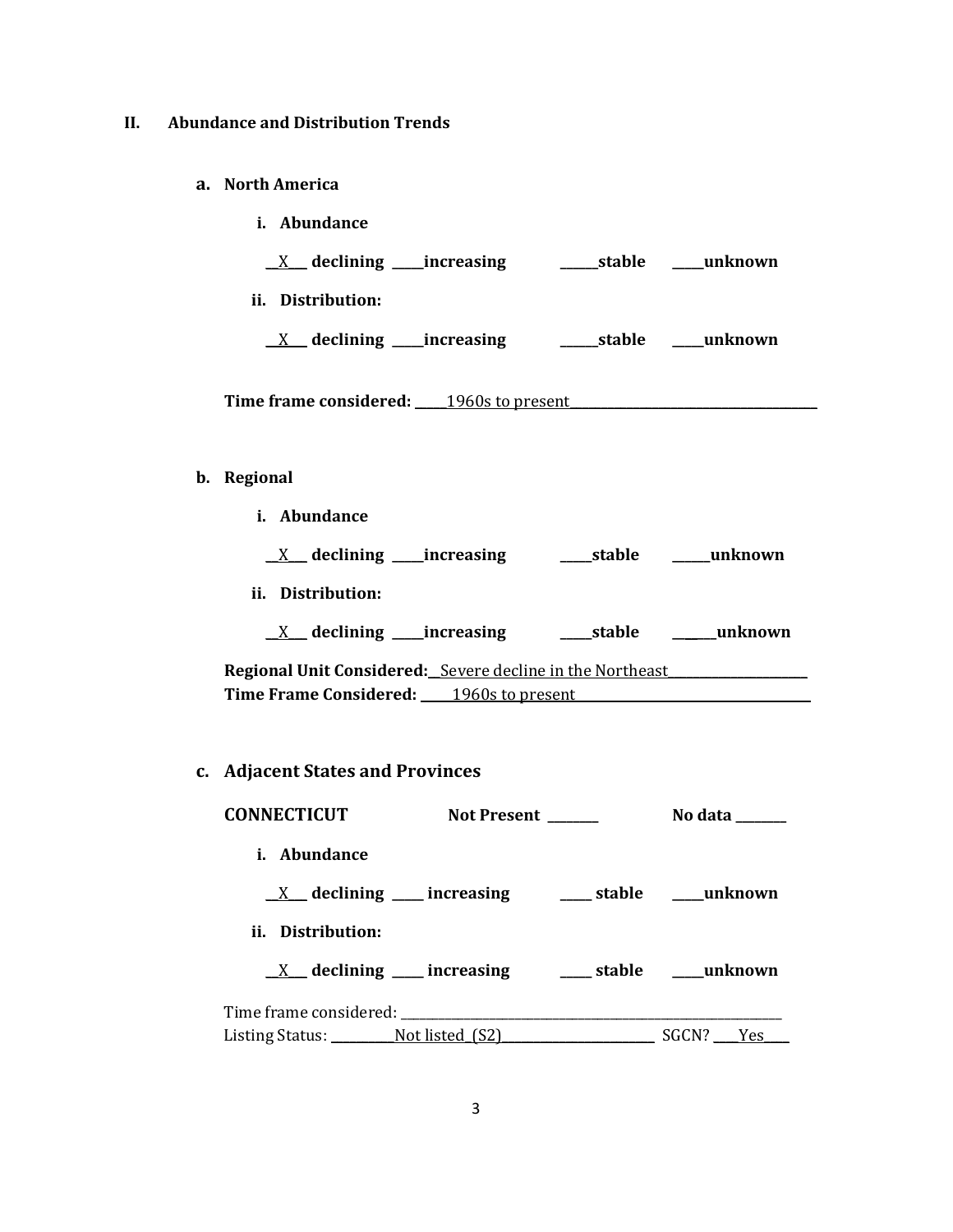|                   | MASSACHUSETTS Not Present _______ No data ______                             |                     |                                     |
|-------------------|------------------------------------------------------------------------------|---------------------|-------------------------------------|
| i. Abundance      |                                                                              |                     |                                     |
| ii. Distribution: | $\underline{X}$ declining ___ increasing ____ stable ___ unknown             |                     |                                     |
|                   | $\underline{X}$ declining ___ increasing ___ stable ___ unknown              |                     |                                     |
|                   | Listing Status: Not listed (S2) SGCN? Yes                                    |                     |                                     |
|                   | NEW JERSEY Not Present ________ No data _X ___                               |                     |                                     |
| i. Abundance      |                                                                              |                     |                                     |
|                   | ___ declining ___ increasing ____ stable ___ unknown                         |                     |                                     |
| ii. Distribution: | ____ declining ____ increasing ____ stable ____ unknown                      |                     |                                     |
|                   | Listing Status: Not listed (SNR/SU) SGCN? Yes                                |                     |                                     |
| <b>ONTARIO</b>    | Not Present $X$                                                              |                     | No data $\_\_\_\_\_\_\_\_\_\_\_\_\$ |
| PENNSYLVANIA      | Not Present $\quad$ $\quad$ $\quad$ $\quad$ $\quad$                          |                     | No data _______                     |
| <b>QUEBEC</b>     | Not Present $X$                                                              |                     | No data _______                     |
| <b>VERMONT</b>    |                                                                              | Not Present $\_\ X$ | No data _______                     |
| i. Abundance      |                                                                              |                     |                                     |
| ii. Distribution: | ___ declining ____ increasing ______ stable _____ unknown                    |                     |                                     |
|                   |                                                                              |                     |                                     |
|                   |                                                                              |                     |                                     |
|                   | Listing Status: _________ Not listed (SH) - Extirpated _______ SGCN? ___ Yes |                     |                                     |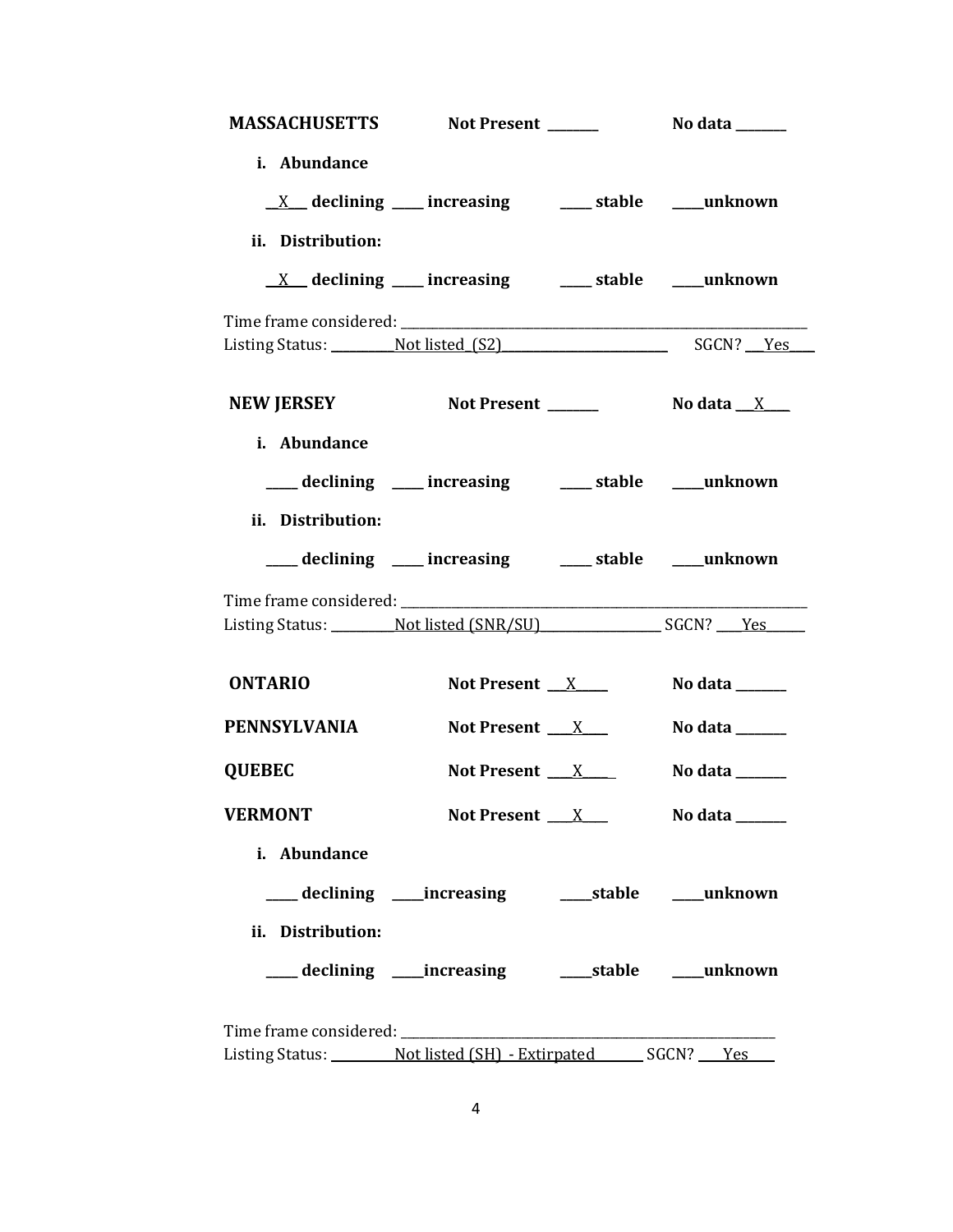| d. NEW YORK                                                   | No data        |
|---------------------------------------------------------------|----------------|
| <i>i.</i> Abundance                                           |                |
| $X$ declining ___ increasing<br>stable unknown                |                |
| ii. Distribution:                                             |                |
| $X$ declining ___ increasing                                  | stable unknown |
| Time frame considered: Moderate decline from 1960s to present |                |

# **Monitoring in New York.**

The NYSDEC has conducted survey efforts (skull collection, live-trapping, fecal analysis) in potential counties of occurrence and has discovered extant populations in Columbia, Dutchess, Putnam, and Westchester counties (Litvaitis *et al.* 2006).

### **Trends Discussion:**

NECs have disappeared from many historical locations in New York including Warren County, the Catskills, and Long Island. The species was last documented in Rensselaer County in the 1960s (Benton and Atkinsin 1964). Recent surveys suggest that the species continues to decline throughout its range due to forest maturation, habitat loss, habitat fragmentation, and competition with Eastern cottontails (Litvaitis *et al.* 2006). In New York, it is now limited to a few fragmented populations in Columbia, Dutchess, Putnam, and Westchester counties. If current trends continue, the NEC will likely become extirpated in the state.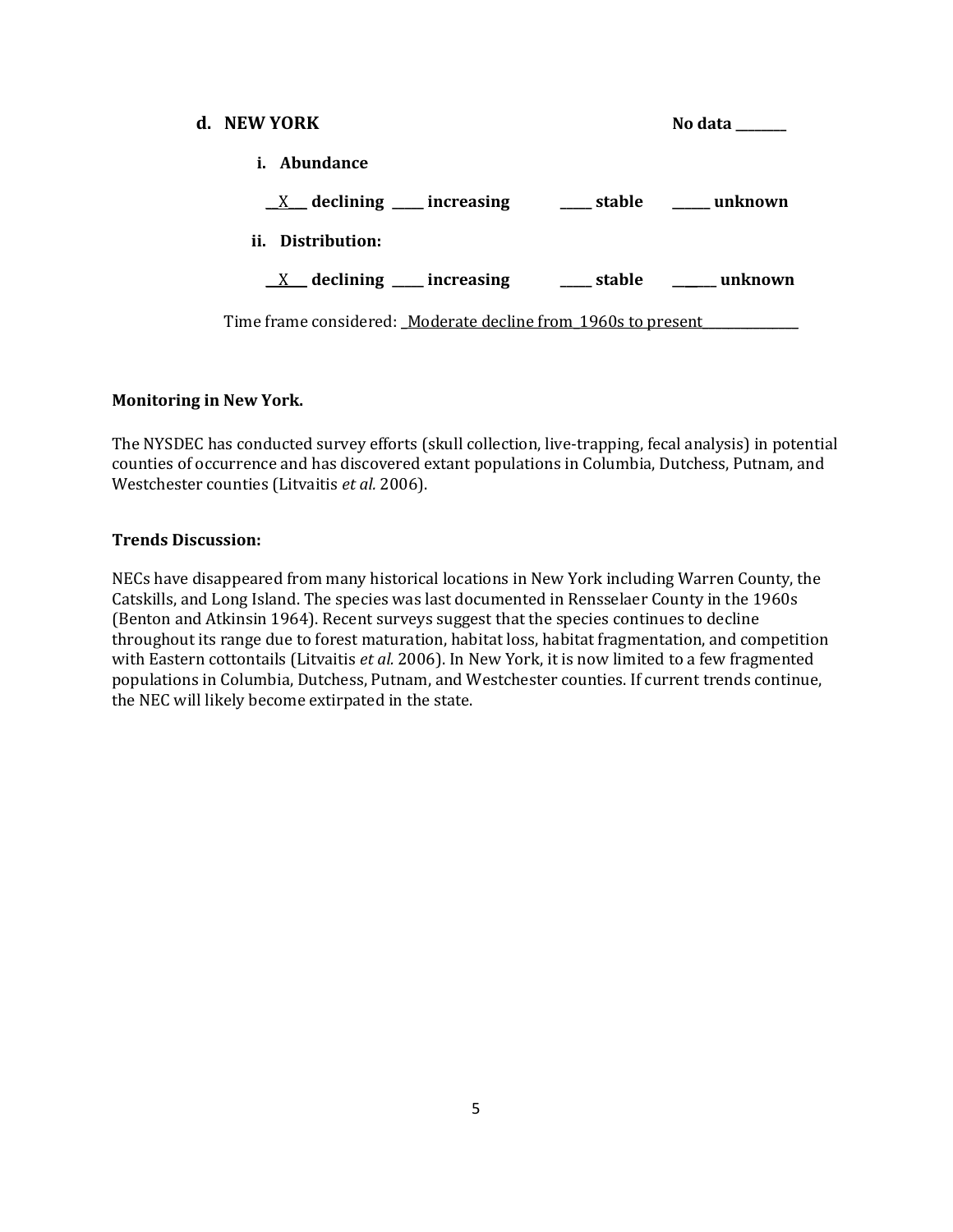

Figure 1: Conservation status of the New England cottontail in North America (NatureServe 2012).



Figure 2: Distribution of five extant NEC populations within the species' historical range (Fuller and Tur 2012).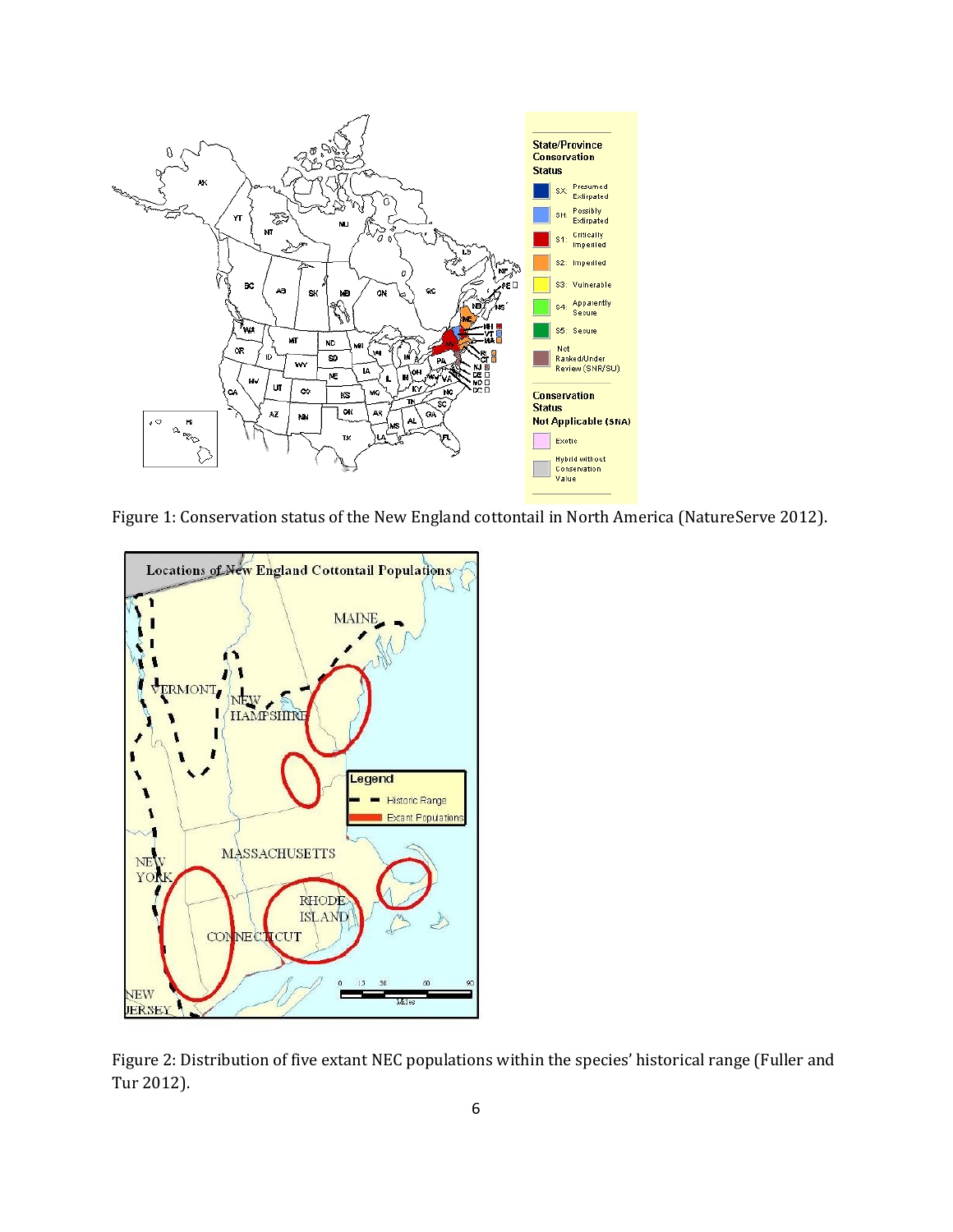### **III. New York Rarity, if known:**

| <b>Historic</b> | # of Animals | # of Locations            | % of State |
|-----------------|--------------|---------------------------|------------|
| prior to 1970   |              |                           |            |
| prior to 1980   |              |                           |            |
| prior to 1990   |              | 10-17 Element Occurrences |            |

### **Details of historic occurrence:**

Accounts from the late nineteenth century describe native cottontails as "common" and robust populations apparently persisted into the mid-twentieth century (Litvaitis 1984).

Historical records exist for NEC in Warren, Rensselaer, and Dutchess counties. Eighteen extant locations (20 records) are known in Columbia, Dutchess, Putnam, and Westchester counties. When appropriate separation distances are taken into consideration, this represents between 10 and 17 element occurrences (NYNHP 2013).

| Current | # of Animals | # of Locations           | % of State |
|---------|--------------|--------------------------|------------|
|         |              | 6-20 Element Occurrences |            |

# **Details of current occurrence:**

NEC are known to occur at 45 locations in New York, but with the current data the population size can only be estimated at most of these locations. Eastern cottontails also occur at 30 of these 45 locations. The metapopulation dynamics and viability of these occurrences are currently unknown.

# **New York's Contribution to Species North American Range:**

| % of NA Range in New York | <b>Classification of New York Range</b> |  |
|---------------------------|-----------------------------------------|--|
| $-100$ (endemic)          | X Core                                  |  |
| 76-99                     | __ Peripheral                           |  |
| $\frac{1}{2}$ 51-75       | __ Disjunct                             |  |
| $\underline{X}$ 26-50     | Distance to core population:            |  |
| $1 - 25$                  |                                         |  |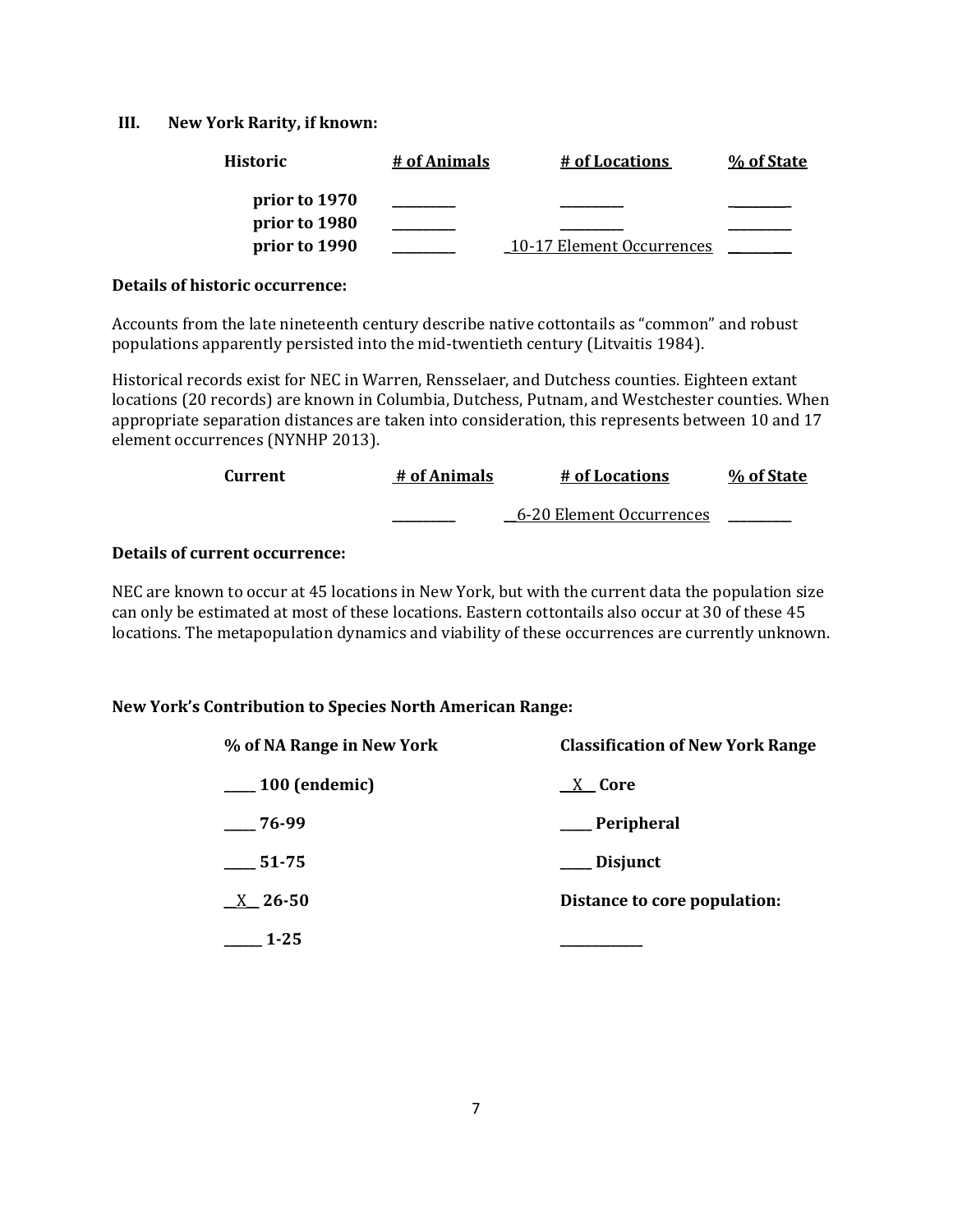# **IV. Primary Habitat or Community Type:**

- 1. Old Field Managed Grasslands
- 2. Wet Meadow/Shrub Swamp
- 3. Northern Hardwood Forests
- 4. Mixed Hardwood Swamp

### **Habitat or Community Type Trend in New York:**

| X Declining<br>____Stable                               | Increasing      | Unknown |
|---------------------------------------------------------|-----------------|---------|
| <b>Time frame of decline/increase:</b> 1960s to present |                 |         |
| <b>Habitat Specialist?</b>                              | <b>Yes</b><br>X | No      |
| <b>Indicator Species?</b>                               | <b>Yes</b>      | No.     |

# **Habitat Discussion:**

The NEC is an early-successional species, preferring open woods, disturbed areas, shrubby areas, thickets, and marshes (Hamilton and Whitaker 1979). Specimens collected in Rensselaer County in the 1960s were from second-growth hardwoods with hemlocks at elevations greater than 1000 feet, and scattered swampy areas with stands of spruce and conifer plantations. Current populations in southeastern New York can be found in isolated habitat patches that have undergone some form of disturbance; such habitats include agricultural fields and edges, and occasionally, brushy edges of transportation corridors (Tash and Litvaitis 2007). NEC require young re-growing forest, dense shrubs, or thickets in which to find food, reproduce, take shelter from bad weather, and escape predators. Barbour and Litvaitis (1993) found that NEC thrive in habitats containing greater than 20,234 stem-cover units per acre.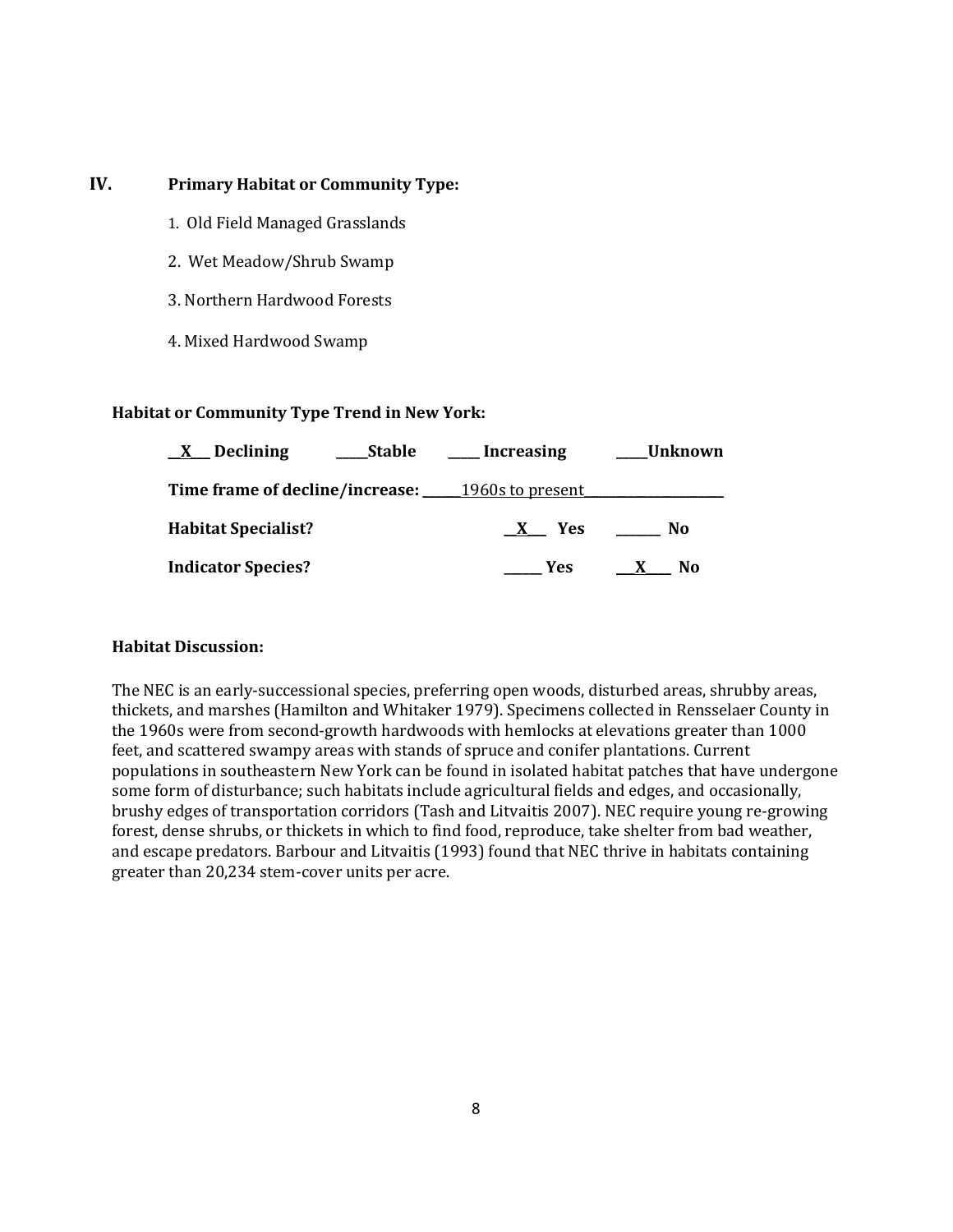**V. New York Species Demographics and Life History**

**\_\_**X**\_\_\_ Breeder in New York**

**\_\_**X**\_\_\_ Summer Resident**

**\_\_**X\_\_\_ **Winter Resident**

**\_\_\_\_\_ Anadromous**

**\_\_\_\_\_ Non-breeder in New York**

**\_\_\_\_\_ Summer Resident**

**\_\_\_\_\_ Winter Resident**

**\_\_\_\_\_ Catadromous**

**\_\_\_\_\_ Migratory only**

**\_\_\_\_\_Unknown**

### **Species Demographics and Life History Discussion:**

The nests of NECs are similar to those of Eastern cottontails, simple depressions in the ground lined with fur and grass, capped by twigs and leaves (Dalke 1942). Nests have been found in a variety of habitats including brush (43%), woods (25%), hayfields (16%) and other grasslands (16%). Several litters are born, from late winter to late summer. Litters consist of 3 to 8 young (mean 5.2) and lactation persists for about 6 days (Whitaker and Hamilton 1998).

NEC home range has been estimated to be about 0.2 to 0.7 ha (0.5-0.2 acres) in the fall, with the configuration of the home range more linear in those individuals that live along borders (Dalke 1937). In January and February, major movements of rabbits have been noted, likely due to the onset of reproduction, in which both sexes were found to move up to 530 meters (1740 feet).

Brown and Litvaitis (1995) found that mammalian predators accounted for the loss of 17 of 40 NECs in their study. Barbour and Litvaitis (1995) determined that the coyote (*Canis latrans*) and red fox (*Vulpes vulpes*) are the primary predators of NEC in New Hampshire. Litvaitis *et al.* (1984) noted that cottontails were a major prey item of bobcats (*Felis rufus*) in New Hampshire during the 1950s and more recently when species could be determined from genetics, researchers identified all as NEC. In recent decades, bobcat populations have declined in some northeastern states (Litvaitis 1993), but at the same time, a new predator became established: the coyote . Other mammalian predators include the gray fox (*Urocyon cinereoargenteus*), weasels (*Mustela* sp.), and fisher (*Martes pennanti*). Avian predation is also considered a significant cause of mortality for NEC (Smith and Litvaitis 1999). Both barred owls (*Strix varia*) and great horned owls (*Bubo virginianus*) take cottontails. The abundance of above-ground hunting perches is believed to reduce the quality of cottontail habitat along powerlines, because the perches make it easier for red-tailed hawks (*Buteo jamaicensis*) and other raptors (Litvaitis *et al.* 2007) to locate and catch prey. NEC are also killed by domestic dogs (*Canis familiaris*) and cats (*Felis catus*).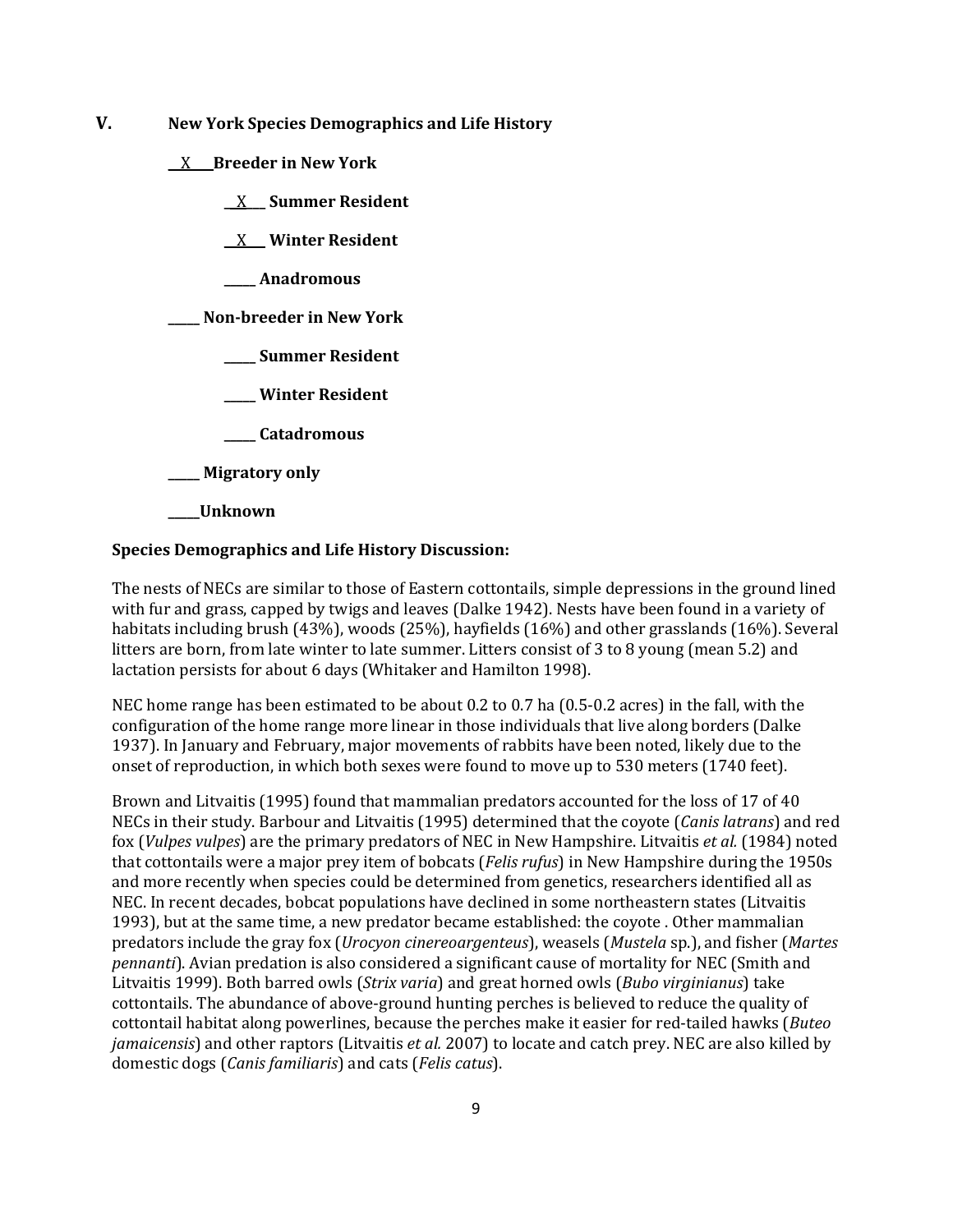#### **Threats:**

Permanent destruction of habitat caused by human population growth and land development has reduced or wiped out some NEC populations, and it remains a threat to those still existing. Overall trends in the pattern of humans' land-use and land-management practices have limited the distribution and amount of early successional habitat (Litvaitis 1993). The many factors contributing to the modification of early successional habitats, if they continue unabated, will prevent the creation, regeneration, and expansion of habitat, making it hard to conserve the NEC. In a final analysis by the New England Cottontail Technical Committee, the primary threat facing this species was modification of its habitat, including:

- 1) Natural forest maturation associated with land-use change, such as the progressive abandonment of farming and a decrease in logging (Litvaitis 1993).
- 2) Loss of shrubland habitat capable of supporting NEC has occurred as a result of interrupted or abated natural processes that once maintained a shifting mix of shrub communities and understory structure on the natural landscape. Factors include a present-day dearth of fire in pine barrens (Litvaitis 2003); flood-control structures that limit natural flooding, and fewer beaver impoundments (Earby 1968, Litvaitis 2003), deer browsing that limits understory growth (Martin *et al.* 1961, Latham *et al.* 2005), and a lack of fire in oak forests to promote oak and enhance mountain laurel thickets (Earby 1968).
- 3) In some areas, Eastern cottontails seem to be gradually displacing NEC in otherwise suitable habitat. Johnston (1972) reported that the occupation of new areas by Eastern cottontails may be at the expense of NEC. Minor physical adaptations, such as a larger exposed surface area of the eye, allow Eastern cottontails to use a wider range of habitats, including relatively open areas such as meadows and residential back yards, compared to NEC (Probert and Litvaitis 1996, Smith and Litvaitis 1999). There is some question as to whether the diet of the NEC and Eastern cottontail is essentially the same, or if the Eastern cottontail is better able to utilize a variety of foods. However, in areas where the species are sympatric, there is a superabundance of food, so competition is mostly for dens (woodchuck holes), thickets, general space, or other resources (Whitaker and Hamilton 1998). Eastern cottontails may exploit newly created habitats sooner than NEC (Litvaitis *et al.*  2007) and once established in a given area, the highly fecund Eastern cottontails are not readily displaced (Probert and Litvaitis 1996, Litvaitis *et al.* 2007).
- 4) NEC habitat has seen significant modification, fragmentation, and destruction as a result of human population growth and accompanying development.

Overutilization for commercial, recreational, scientific, or educational purposes poses another threat to the species**.** The NEC is difficult to distinguish from the Eastern cottontail with which it sometimes shares brushy habitats (Litvaitis *et al.* 1999). Cottontail rabbits are considered small game animals and are legally hunted in four of the six states that NEC inhabits. The states have the jurisdictional authority to regulate Eastern cottontail and NEC harvest and the ability to adopt regulations to maintain healthy populations according to local circumstances. Because hunting pressure is low relative to the overall abundance of cottontails and not considered significant compared to other mortality factors, its impact on the NEC population is believed to be minimal. On the basis of the best available information, the USFWS (2011) concluded that hunting by humans does not appear to significantly threaten NEC. However, if the species' population continues to fall, hunting may be reconsidered as a potential threat.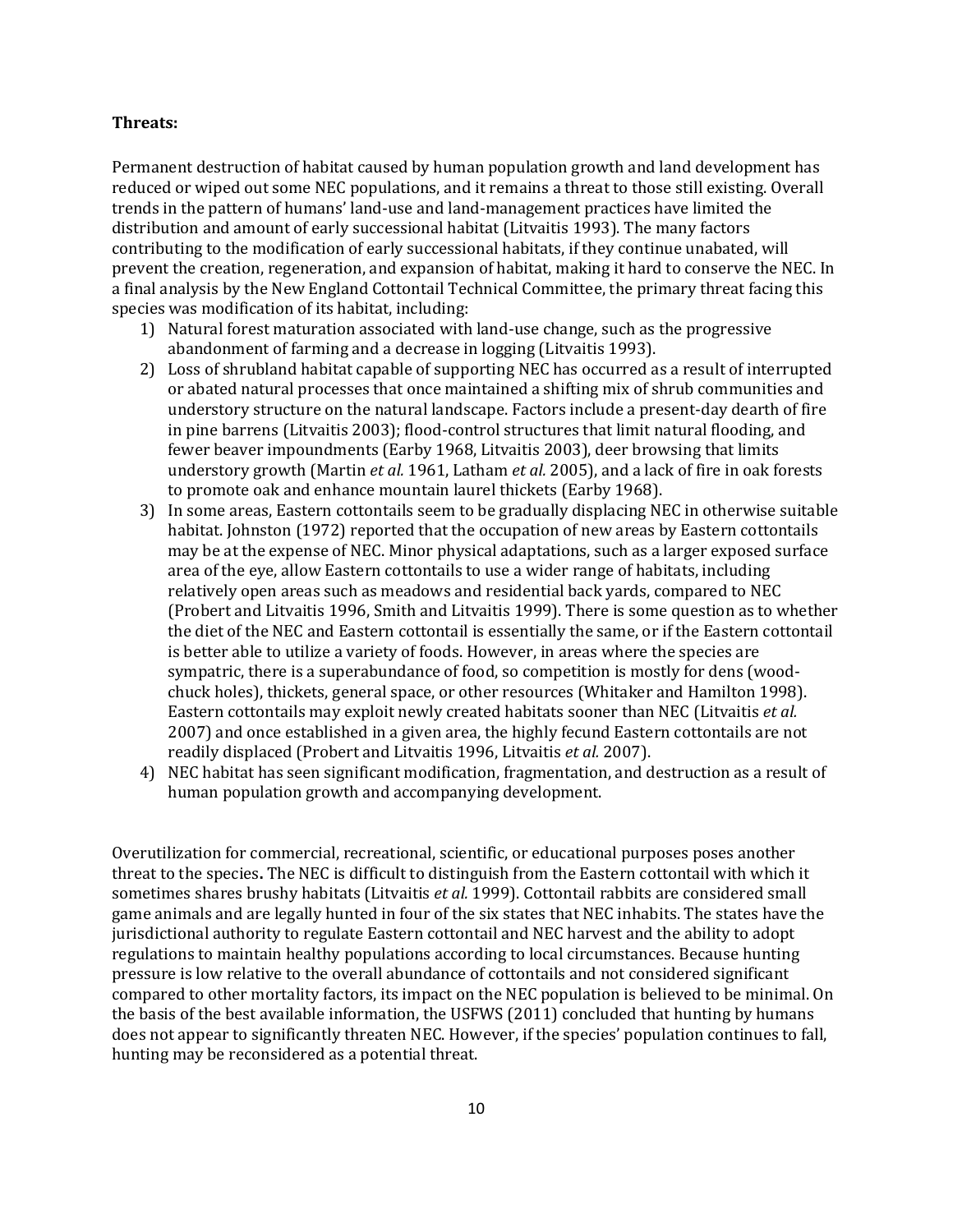Cottontail rabbits are known to contract a number of different diseases, but there is little evidence to suggest disease is a limiting factor for NEC. However, Eastern cottontails introduced onto the Massachusetts islands of Nantucket and Martha's Vineyard probably competed with the native NEC and that the eastern cottontails introduced tularemia to the islands. It is not known whether tularemia played a role in the disappearance of NEC from the islands (Eabry 1983).

Predation is a natural source of mortality for rabbits, and where habitat is ample it would not threaten species' survival. However, most thicket habitats supporting NEC today are not large enough to provide enough cover and food to sustain rabbit populations amid high predation rates by what is now a more diverse set of midsized carnivores (Barbour and Litvaitis 1993, Brown and Litvaitis 1995, Villafuerte *et al.* 1997). Available evidence suggests that land use influences predation rates and NEC survival in several ways. The extent of developed lands, presence or absence of coniferous cover, and lack of surface-water features correlate with an increase in predation rates (Brown and Litvaitis 1995). Oehler and Litvaitis (1996) examined the effects of contemporary land uses on coyote and fox numbers and concluded that the abundance of these generalist predators doubled as forest cover decreased and agricultural land use increased. Thus, the populations of NEC predators have increased substantially in recent decades.

The significance of the domestic cat as a predator on numerous species is well known (Loss *et al.* 2013). It has been identified as a major predator of the endangered Lower Keys marsh rabbit (*Sylvilagus palustris hefneri*) and is thought to be the single greatest threat to that species' recovery. Although there is no direct evidence regarding the role of domestic cats in influencing NEC populations, given the high human population and housing densities throughout most of the NEC range, domestic cats may be important predators of NEC (USFWS 2011).

The NEC was classified as "moderately vulnerable" (MV) to predicted climate change in an assessment of vulnerability conducted by the New York Natural Heritage Program. Available evidence suggests that abundance and/or range extent within the geographical area assessed is likely to decrease by 2050 (Schlesinger *et al.* 2011).

Overall, disease does not appear to be an important factor affecting NEC populations. Numerous studies suggest that mortality from predation is very important and is linked to habitat destruction and degradation. Predation is a routine aspect of the life history of most species, and under natural conditions, predation probably was not a threat to the persistence of NEC. Today, however, the diversity of types of predators has increased, the amount of suitable cottontail habitat has decreased, the remaining habitat is highly fragmented, and many habitat patches are small. The available evidence strongly suggests that predation is the reason why most small-thicket habitat patches are unoccupied by NEC. Since predation is strongly influenced by habitat quantity and quality, the NEC Technical Committee concluded that the primary risk factor is the present destruction, modification, and curtailment of NEC habitat and range, and that predation has become an important risk factor due to current habitat conditions.

### **Are there regulatory mechanisms that protect the species or its habitat in New York?**

**\_\_\_\_\_\_\_ No \_\_\_\_\_ Unknown** \_\_\_**X**\_\_\_ **Yes**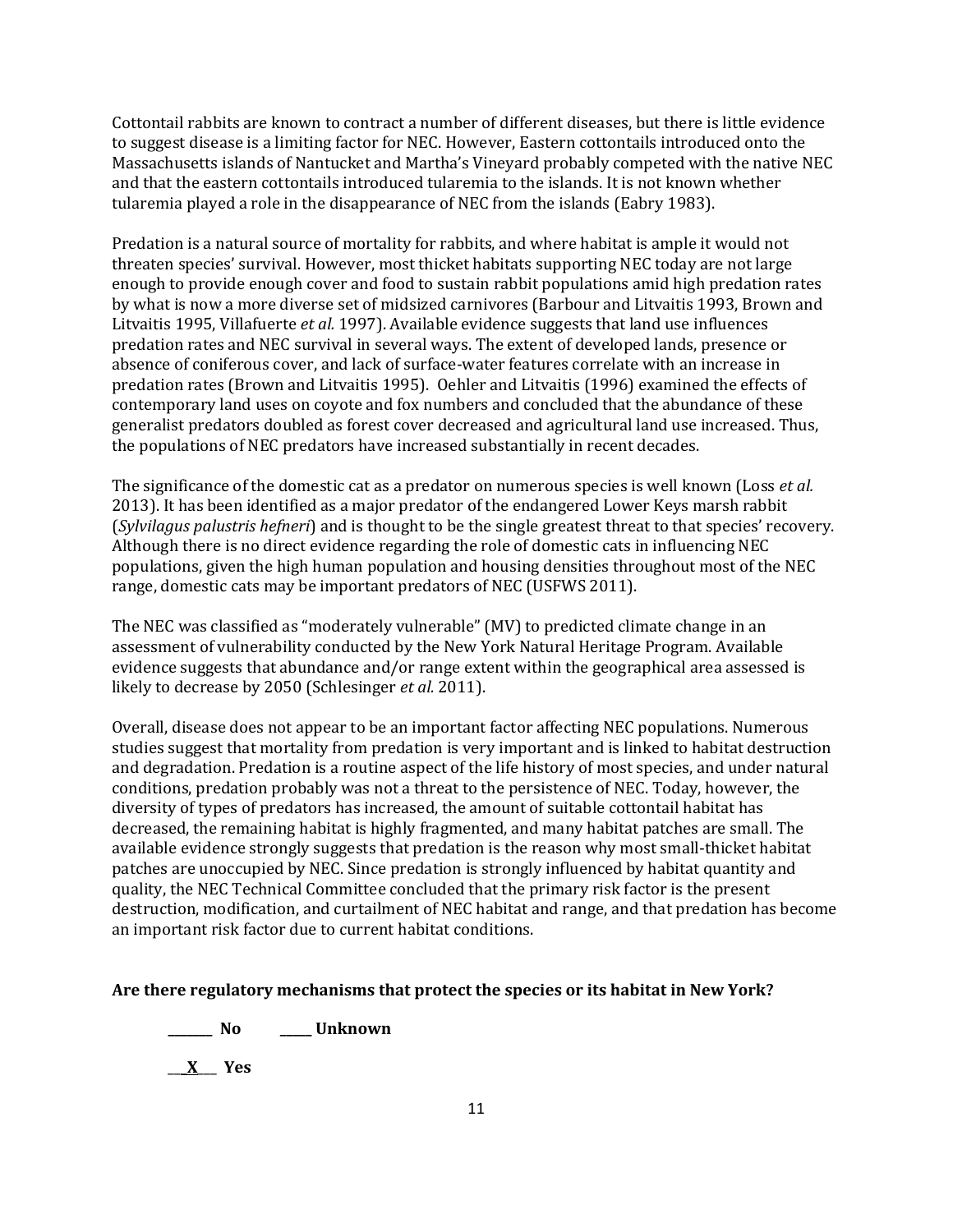Environmental Conservation Law, §§ 11-0905, provides hunting regulations for cottontails, which includes both Eastern and NEC.

# **Describe knowledge of management/conservation actions that are needed for recovery/conservation, or to eliminate, minimize, or compensate for the identified threats:**

**Conservation Actions Action Category Action** Land/Water Management Habitat and Natural Process Restoration

Conservation actions following IUCN taxonomy are categorized in the table.

The Comprehensive Wildlife Conservation Strategy (NYSDEC 2005) includes recommendations for the following actions for game species of concern, which includes the New England cottontail.

# **Habitat research:**

\_\_\_\_ Compare the habitat within extant and extirpated sites to see if there are significant differences between the two .

### **Habitat restoration:**

If significant habitat characteristics are found, identify suitable areas within the historical range and modify the habitat to the advantage of the species. Reintroduce the species to that area if necessary.

# **Other action:**

\_\_\_\_ Conduct an investigation into the taxonomic separation of *S. transitionalis* and *S. obscurus* and determine if in fact they deserve separate status.

# **Population monitoring:**

- \_\_\_\_ Conduct high intensity surveys in and around the areas where the species is discovered during low intensity surveys to better understand their local distribution.
- Continue low intensity surveys of the distribution of NEC through fecal collections. Conduct follow- up live trapping where animals are detected for confirmation. These surveys will be conducted throughout the region where the species had been detected since the early 1960s (Washington to Westchester county).

The NEC is in need of continuous population monitoring throughout the range, at least until status and population trends are better understood. As this is a game species, monitoring in many areas might best be accomplished by analyzing cottontail skulls collected from hunters and roadkills (NatureServe 2012).

Additional research is needed to determine significant habitat characteristics. With those characteristics, it may be possible to identify potential habitat within the historic range of the NEC, modify this habitat to increase its suitability, and reintroduce NECs to these locations (Litvaitis and Villafuerte 1996, Tash and Litvaitis 2007). Absence of the Eastern cottontail would probably also favor success (NatureServe 2012).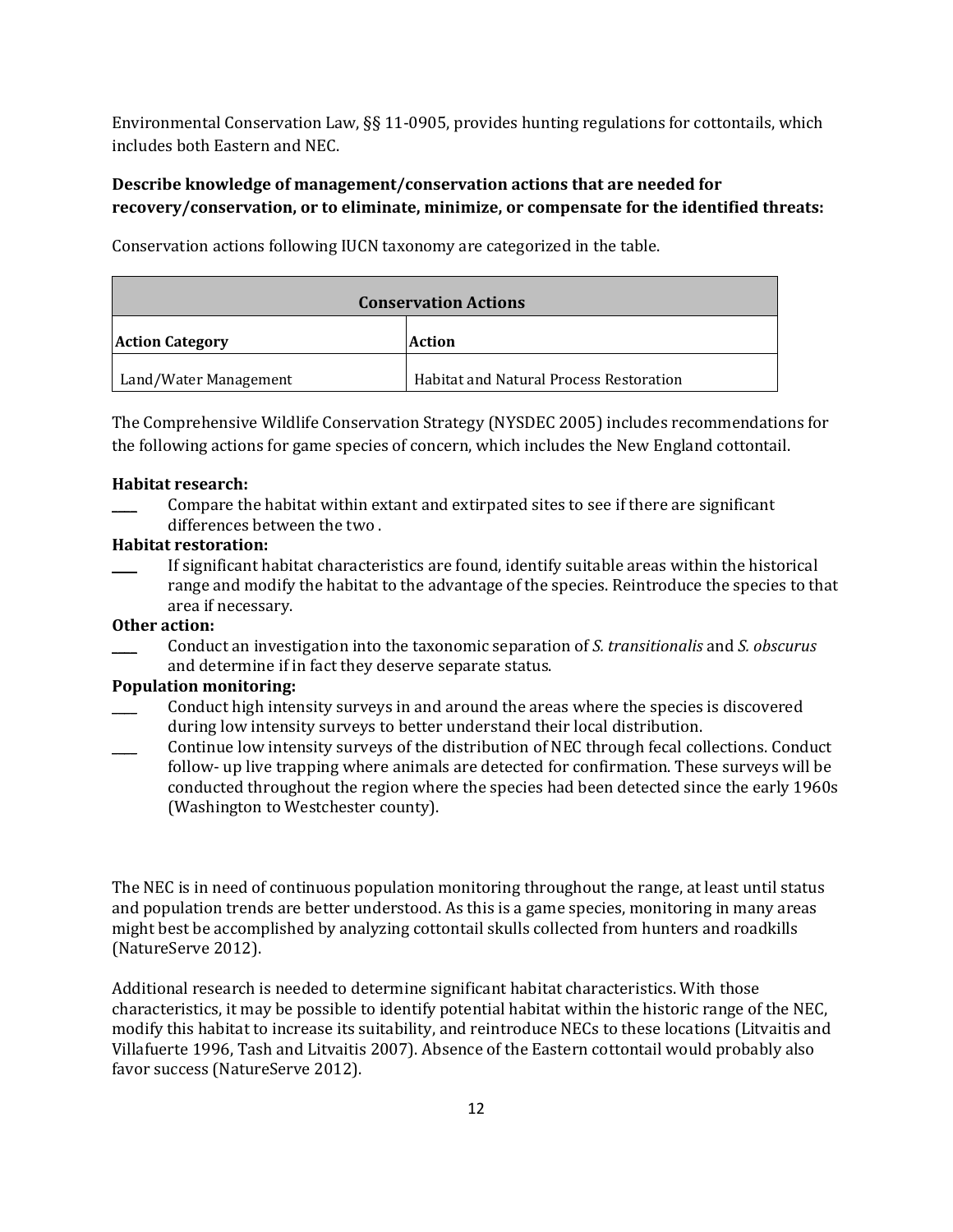Restoring large-scale natural processes is made difficult by land parcelization (fragmented ownership patterns and reduced parcel size) that would require extensive landowner cooperation and coordination. However, using maps and local knowledge of habitat, the NEC Technical Committee identified over 30,000 acres of protected habitat where ecological processes could be restored, and over 20,000 acres of conserved land that may be available to actively manage for NEC. On public lands, a combination of silvicultural manipulations and restoration practices may minimize the cost of sustaining habitat by taking advantage of ecological processes and large-scale forest economics, thereby collectively and substantially lessening the threat of NEC habitat modification and fragmentation (USFWS 2011).

To sustain the species in Vermont, Litvaitis (1993) recommended that restoration sites (early successional habitats in forest-dominated landscapes) be at least 5 ha and clustered to facilitate exchange between patches. It is important to limit fragmentation of mature forests, as maintaining large blocks of essentially unbroken forest might provide a competitive advantage to NEC over Eastern cottontails. Although both species prefer early successional habitat, the NEC is apparently better adapted to forest and unbroken dense cover than is the Eastern cottontail (NatureServe 2012).

The USFWS New England Cottontail Conservation Strategy (Fuller and Tur 2012) was released in 2012 and sets forth actions to address threats to NEC and show how conservation partners are implementing those actions to ensure the presence of NEC into the future as well as precluding the need to place the species on the Endangered Species List. Resolving the uncertainty about the best approaches to managing Eastern cottontails is a top-priority research need. It is unknown which species in sympatric populations will benefit more from habitat-management activities, but successful management of sympatric Eastern cottontail populations could let NEC expand into formerly occupied habitats (USFWS 2011).

# **VI. References**

- Barbour, M.S., and J.A. Litvaitis. 1993. Niche dimensions of New England cottontails in relation to habitat patch size. Oecologia 95:321-327.
- Benton, A.H. and T. Atkinson. 1964. Notes on the New England cottontail in eastern New York. N.Y. Fish and Game J. 11(2):154-156.
- Brown, A.L., and J.A. Litvaitis. 1995. Habitat features associated with predation of New England cottontails: what scale is appropriate? Canadian Journal of Zoology 73:1005-1011.
- Chapman, J.A., and G. Ceballos. 1990. Chapter 5, "The Cottontails," pages 95-110 in Rabbits, Hares, and Pikas: Status Survey and Conservation Plan., J.A. Chapman and J.E.C. Flux, editors. International Union of Conservation and Nature, Gland, Switzerland.
- Chapman, J.A., J.L. Cramer, N.J. Dippenaar, and T.J. Robinson. 1992. Systematics and biogeography of the New England cottontail, *Sylvilagus transitionalis* (Bangs 1895), with the description of a new species from the Appalachian Mountains. Proceedings of the Biological Society of Washington 105(4):841-866.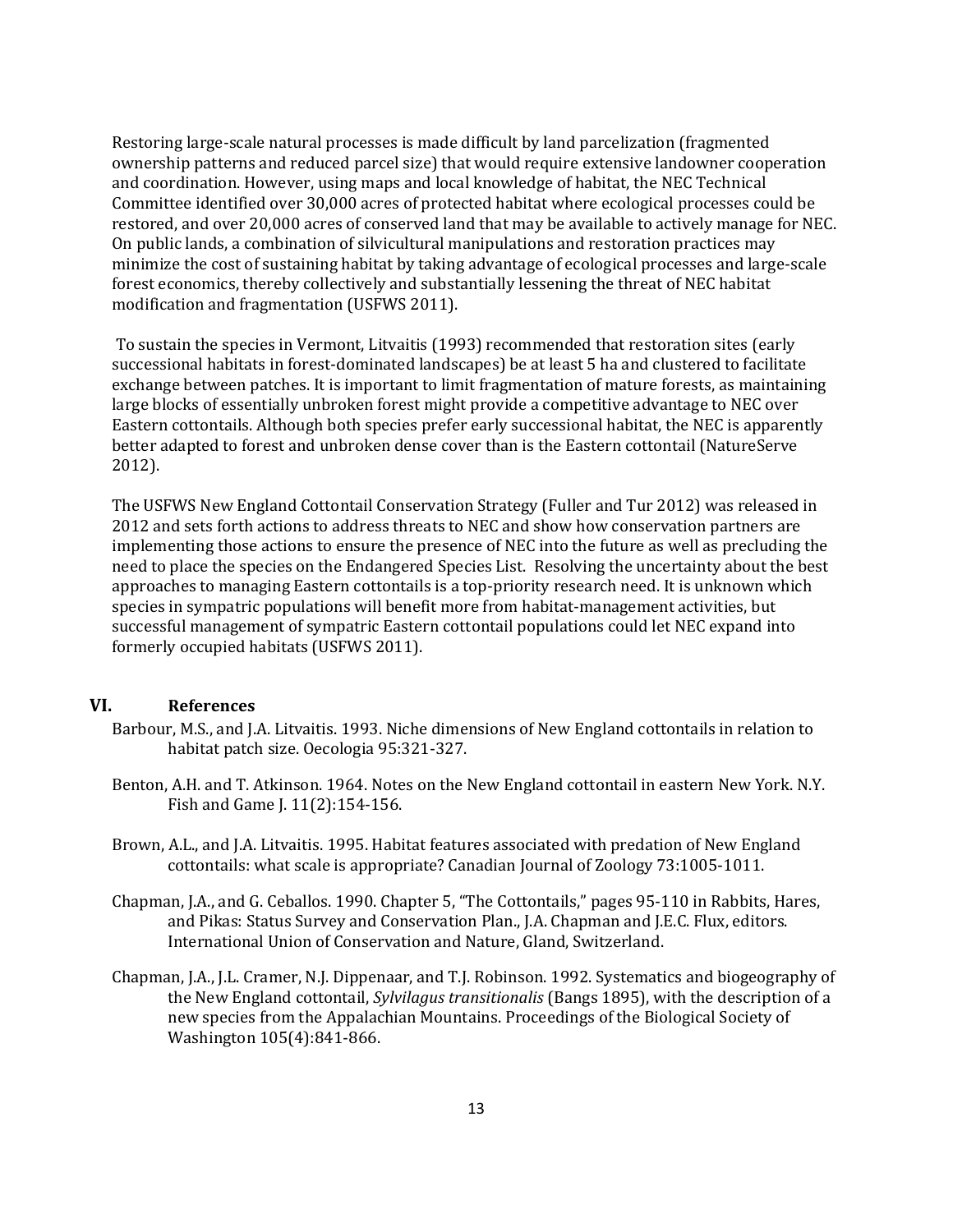- Dalke, P. D. 1937. *A preliminary report of the New England cottontail studies*. Trans. Second North American Wildlife Conference.
- Dalke, P. D. 1942. The cottontail rabbits in Connecticut: A report on the work of the Connecticut Wildlife Research Unit 1935-1938. Bull. Conn. State. Geol. Natural History Survey No. 65.
- Eabry, H.S. 1968. An Ecological Study of *Sylvilagus transitionalis* and *S. floridanus* of Northeastern Connecticut. M.S. thesis, University of Connecticut, Storrs.
- Fuller, S., K. Callahan, and T. Boucher. 2011. Designing Conservation for the New England cottontail (*Sylvilagus transitionalis*): Habitat models and decision support tools. Unpublished draft.
- Fuller, S. and A. Tur. 2012. Conservation Strategy for the New England Cottontail (*Sylvilagus transitionalis*). New England Cottontail Technican Committee.
- Hamilton, W. J., Jr. and J. O. Whitaker. 1979. Mammals of Eastern United States. Comstock Publishing Associates, Ithaca and London.
- IUCN 2012. IUCN Red List of Threatened Species. Version 2012.2. <www.iucnredlist.org>. Accessed 16 April 2013.
- Johnston, J.E. 1972. Identification and Distribution of Cottontail Rabbits in Southern New England. M.S. thesis, University of Connecticut, Storrs.
- Latham, R.E., J.B. Beyea, M. Benner, C.A. Dunn, M.A. Fajvan, R.R. Freed, M. Grund, S.B. Horsley, A.F. Rhoads, and B.P. Shissler. 2005. Managing white-tailed deer in forest habitat from an ecosystem perspective: Pennsylvania case study. Report by the Deer Management Forum for Audubon Pennsylvania and the Pennsylvania Habitat Alliance, Harrisburg.
- Litvaitis, J.A., C.L. Stevens, and W.W. Mautz. 1984. Age, sex and weight of bobcats in relation to winter diet. Journal of Wildlife Management 48:632-635.
- Litvaitis, J.A., D.L. Verbyla, and M.K. Litvaitis. 1991. A field method to differentiate New England and eastern cottontails. Transactions of the Northeast Section, the Wildlife Society 48:11-14.
- Litvaitis, J.A. 1993. Response of early successional vertebrates to historic changes in land use. Conservation Biology 7: 866-873.
- Litvaitis, J.A., D.L. Wagner, J.L. Confer, M.D. Tarr, and E.J. Snyder. 1999. Early successional forests and shrub-dominated habitats: land-use artifact or critical community in the northeastern United States? Northeast Wildlife. 54:101-118.
- Litvaitis, J.A. 2003. Are pre-Columbian conditions relevant baselines for managed forests in the northeast United States? Forest Ecology and Management 185:113-126.
- Litvaitis, J.A., and W.J. Jakubas. 2004. New England Cottontail (*Sylvilagus transitionalis*) Assessment 2004. Unpublished report.
- Litvaitis, J.A., J.P. Tash, M.K. Litvaitis, M.N. Marchand, A.I. Kovach, and R. Innes. 2006. A range-wide survey to determine the current distribution of New England cottontails. Wildlife Society Bulletin 34(4):1190-1197.